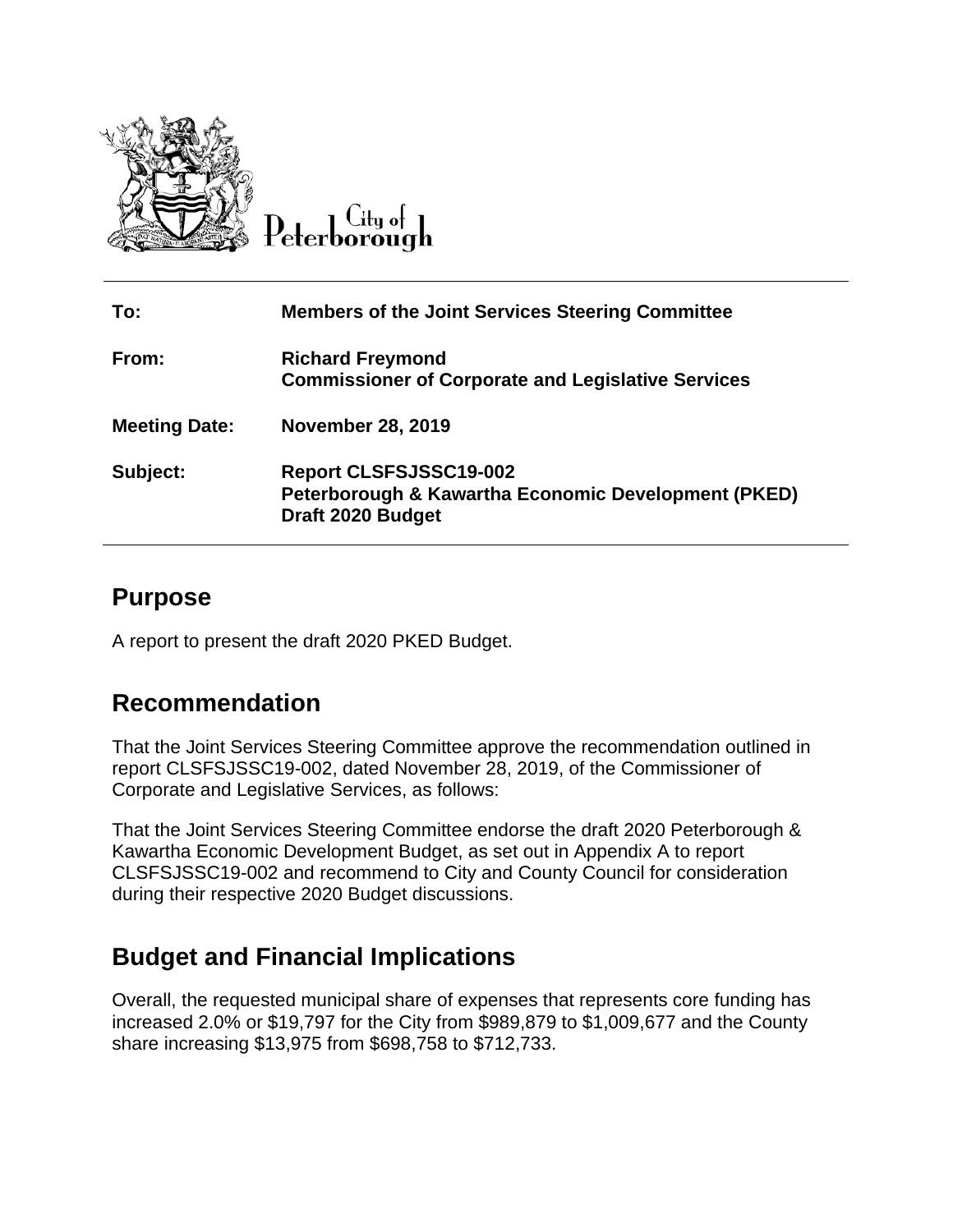New for 2020 is the introduction of the Municipal Accommodation Tax (MAT). The MAT will be collected from various providers of transient accommodation in the City as set out in By-law 19-063. Half of the MAT proceeds, estimated to be an amount of \$405,000, will be used by PKED to attract more visitors to the City, increasing overnight stays and increasing visitor spending while they are here.

It is anticipated that the funds will be used for initiatives such as:

- 1. Sports Tourism, Meetings and Conferences.
- 2. Data collection.
- 3. Mobile Visitor Services Program.
- 4. Marketing the Destination.
- 5. Experiential Tourism creating new products and experiences to attract more visitors to the destination.
- 6. Updating the Tourism Strategy and Destination Development Action Plan. The current tourism strategy is 10 years old.
- 7. Lead Generation to attract more tourism businesses.
- 8. Workforce Development Strategies supporting workforce in Tourism businesses.
- 9. Main Street support working with Business Improvement Areas to support main street initiatives.

The MAT funding is replacing private funds that used to be received in the amount of \$150,000 - \$175,000 in the past from the Peterborough Destination Marketing Fund. In addition, the province has reduced financial support to Regional Tourism Organization 8 by approximately 30% and PKED is unable to rely on these leveraged funds in 2020.

Funding requests for Sustainable Peterborough are in the amount of \$40,000 from each of the City and County.

For 2020, funding has been eliminated for both Airport Marketing (2019 - \$25,000) and Cleantech Commons (2019 - \$50,000).

The annual net costs to undertake Core Economic Development Activities is allocated to the City and County based upon their proportionate share of total combined permanent population, as established by the latest available official census. The City's share is 58.62% (2019 – 58.62%).

## **Background**

PKED staff will be available at the November 28, 2019 Joint Services Steering Committee to answer questions the Committee members may have.

Submitted by,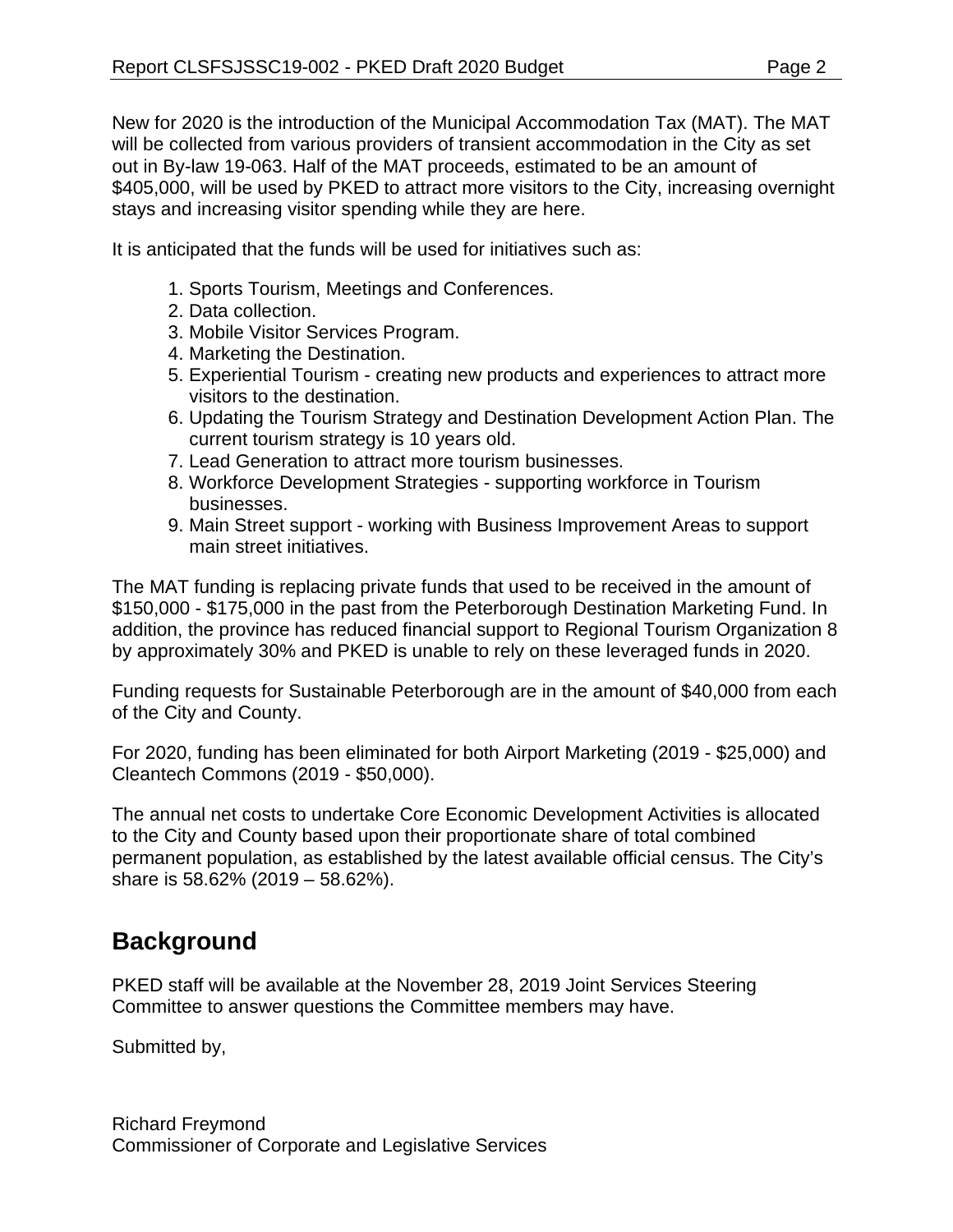Contact Person

Yvette Peplinskie Manager of Financial Services Phone: 705-742-7777 Ext 1862 Toll Free: 1-855-738-3755 Fax: 705-876-4607 E-mail: ypeplinskie@peterborogh.ca

Attachments: Appendix A - Draft 2020 Budget for the PKED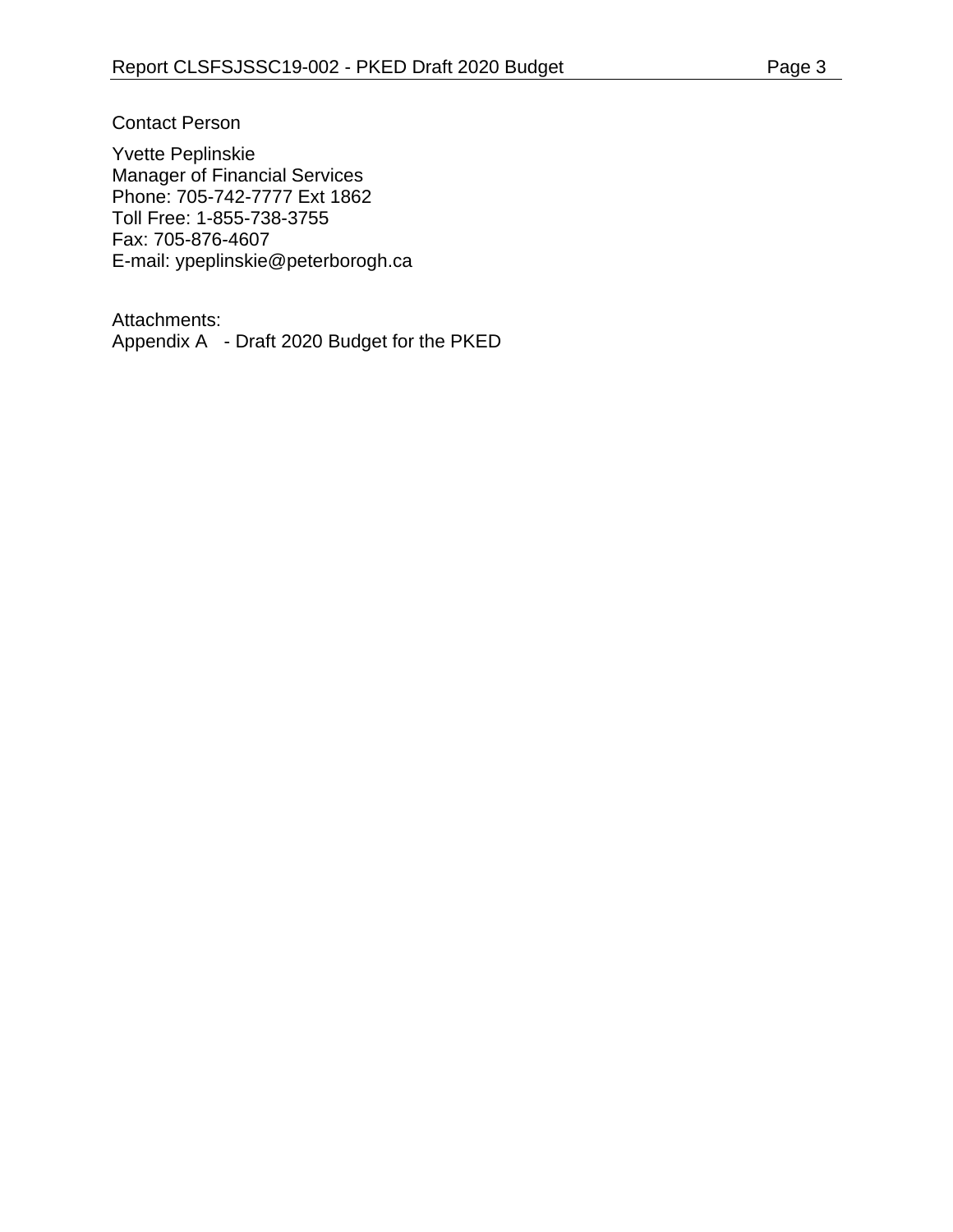# **Peterborough & the Kawarthas Economic Development 2020 Budget**

|                                            | 2019 Budget | 2019<br>Forecast | 2020 Budget | Variance  | <b>Notes</b> |
|--------------------------------------------|-------------|------------------|-------------|-----------|--------------|
| <b>REVENUE</b>                             |             |                  |             |           |              |
| <b>CORE FUNDING</b>                        |             |                  |             |           |              |
| City of Peterborough                       | 989,879     | 989,879          | 1,009,677   | 19,798    | (1)          |
| County of Peterborough                     | 698,758     | 698,758          | 712,733     | 13,975    | (1)          |
|                                            | 1,688,637   | 1,688,637        | 1,722,410   | 33,773    |              |
| <b>MUNICIPAL ACCOMMODATION TAX</b>         |             |                  | 405,000     | 405,000   | (2)          |
| <b>JSSC APPENDIX C REQUESTS</b>            |             |                  |             |           |              |
| Airport Marketing (City)                   | 25,000      | 25,000           |             | (25,000)  | (3)          |
| Cleantech Commons at Trent U (City)        | 50,000      | 64,000           |             | (50,000)  | (4)          |
| Ag Devt/Tourism Project (County)           |             | 32,125           |             |           | (5)          |
| SPECIAL JSSC FUNDING RECEIVED              |             |                  |             |           |              |
| Sustainable Peterborough                   | 80,000      | 102,919          | 80,000      |           | (6)          |
|                                            | 155,000     | 224,044          | 485,000     | 330,000   |              |
| <b>TOTAL CITY &amp; COUNTY</b>             | 1,843,637   | 1,912,681        | 2,207,410   | 363,773   |              |
| <b>OTHER SOURCES OF REVENUE</b>            |             |                  |             |           |              |
| <b>Business Development (EODP)</b>         |             | 3,500            | 26,000      | 26,000    | (7)          |
| Tourism (Summer Students)                  | 3,500       | 11,760           | 3,500       |           | (8)          |
| <b>Cleantech Commons</b>                   |             | 10,600           |             |           | (5)          |
| Federal                                    | 3,500       | 25,860           | 29,500      | 26,000    |              |
| <b>Business Advisory Centre (MEDJCT)</b>   | 135,385     | 158,639          | 146,385     | 11,000    | (9)          |
| <b>Starter Company Plus (MEDICT)</b>       | 45,709      | 114,859          | 84,000      | 38,291    |              |
| Rural (RED)                                |             | 13,042           |             |           | (5)          |
| Tourism (Summer Students)                  | 2,500       |                  | 2,500       |           | (8)          |
| <b>Business Development (MEDJCT - CIT)</b> | 36,750      | 54,427           |             | (36, 750) | (10)         |
| Provincial                                 | 220,344     | 340,967          | 232,885     | 12,541    |              |
| <b>Private Sector</b>                      | 185,724     | 246,200          | 102,267     | (83, 457) | (2)          |
| <b>Total Revenue</b>                       | 2,253,205   | 2,525,708        | 2,572,062   | 318,857   |              |
| <b>EXPENSES</b>                            |             |                  |             |           |              |
| <b>Business Development</b>                | 536,937     | 620,777          | 492,117     | (44, 820) | (3), (4)     |
| <b>Small Business Enterprise Centre</b>    | 219,270     | 305,140          | 242,032     | 22,762    | (9)          |
| Sustainable Peterborough                   | 80,000      | 102,919          | 92,156      | 12,156    |              |
| Marketing & Communication                  | 244,285     | 299,457          | 327,930     | 83,645    |              |
| Tourism                                    | 569,746     | 610,011          | 853,645     | 283,899   | (2)          |
| Facilities & Administration                | 660,489     | 657,425          | 652,742     | (7, 747)  |              |
| <b>Total Expenses</b>                      | 2,310,727   | 2,595,730        | 2,660,622   | 349,895   |              |
| <b>Total Surplus/(Deficit)</b>             | (57, 522)   | (70, 021)        | (88, 560)   | (31,038)  |              |
| <b>Draw from Accumulated Surplus</b>       | 57,522      | 70,021           | 88,560      | 31,038    | (11)         |
| <b>NET SURPLUS/(DEFICIT)</b>               | 0           | 0                | 0           | 0         |              |

**NOTES:**